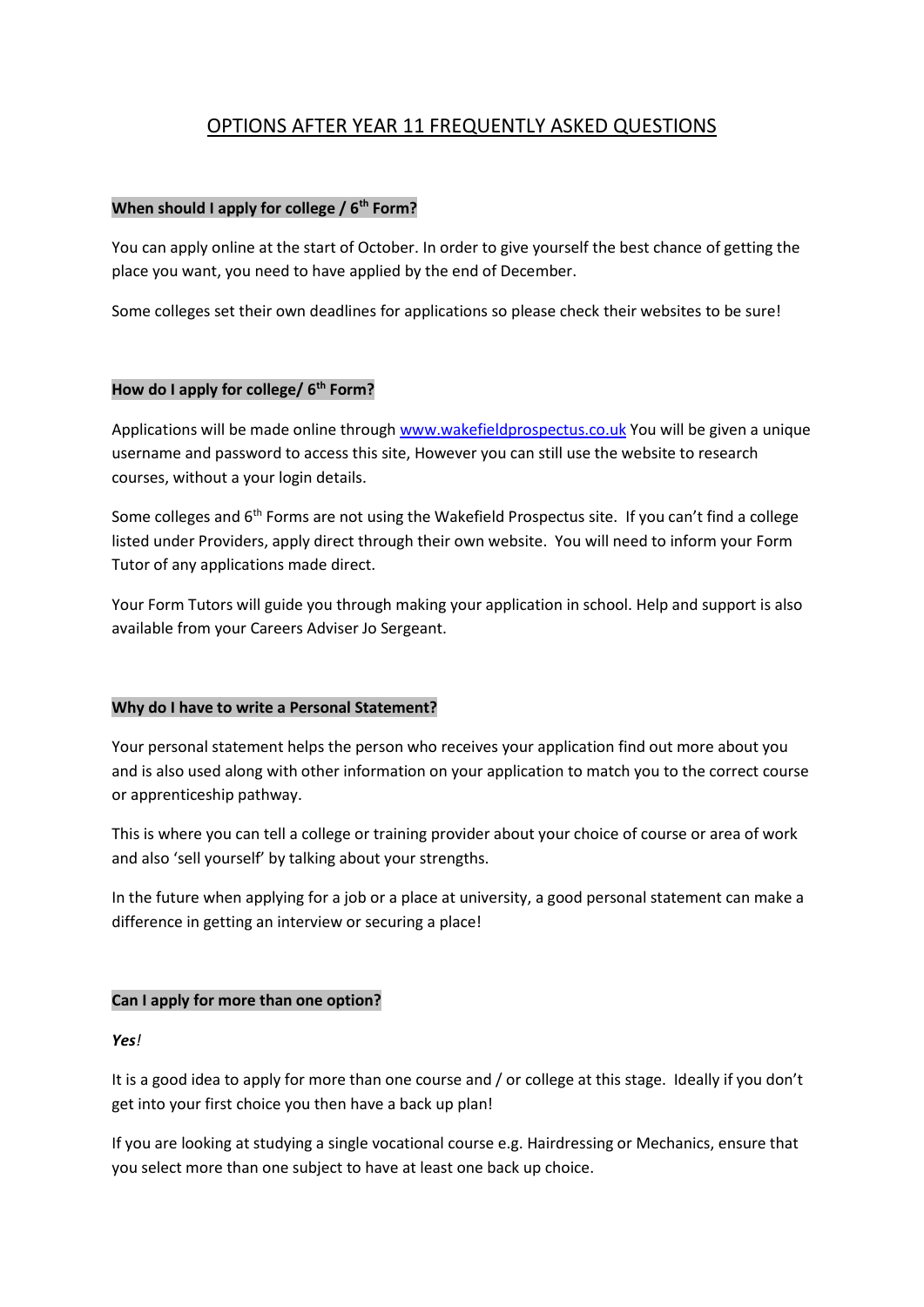If you are considering a combination of subjects e.g. A Levels, Level 3 BTEC Courses, it is also a good idea to apply to more than one college or  $6<sup>th</sup>$  Form. If you have more than one offer you can then choose which place to take up once you have your GCSE results.

If you have applied for A Level / Level 3 BTEC courses are less confident about getting the minimum grades required, consider also applying for a Level 2 BTEC course.

### **How many subjects can I choose if I am looking at A Level and BTEC Level 3 courses?**

It is expected that you will initially choose three subjects, or a combination that is equivalent.

For example:

 $A$  Level = 1

BTEC Subsidiary Diploma = 1

BTEC Diploma = 2

### BTEC Extended Diploma = 3

\*\*Some colleges and 6<sup>th</sup> Forms allow you to 'mix and match' A Level and BTEC subjects.

### **How many days a week would I be at college / 6th Form?**

Full time courses must be a minimum of 15 hours a week, however the number of days you are in college can vary greatly.

As a general guideline, Level 1 courses could be 2-3 days a week and at Level 3 usually 5 days. You may however have free periods for study, or days that you start early / finish later.

### **What happens after I send my application?**

You should receive a letter confirming that you application has been received. You should also be able to check the progress of your applications on the Wakefield Prospectus website if this is where you sent your application from.

You will then be invited for an interview. This is often quite informal – chance for the tutor to talk through the course with you and for you to ask questions. It is however VERY IMPORTANT that you attend your interview or contact the college / 6th if you need to arrange an alternative date.

In some cases you may also complete an online basic skills assessment for Maths and English. This helps the college to identify if you need extra support and is nothing to worry about. You will be told in advance if you are expected to do this.

### **Am I guaranteed a place at college or 6 th Form?**

**No.**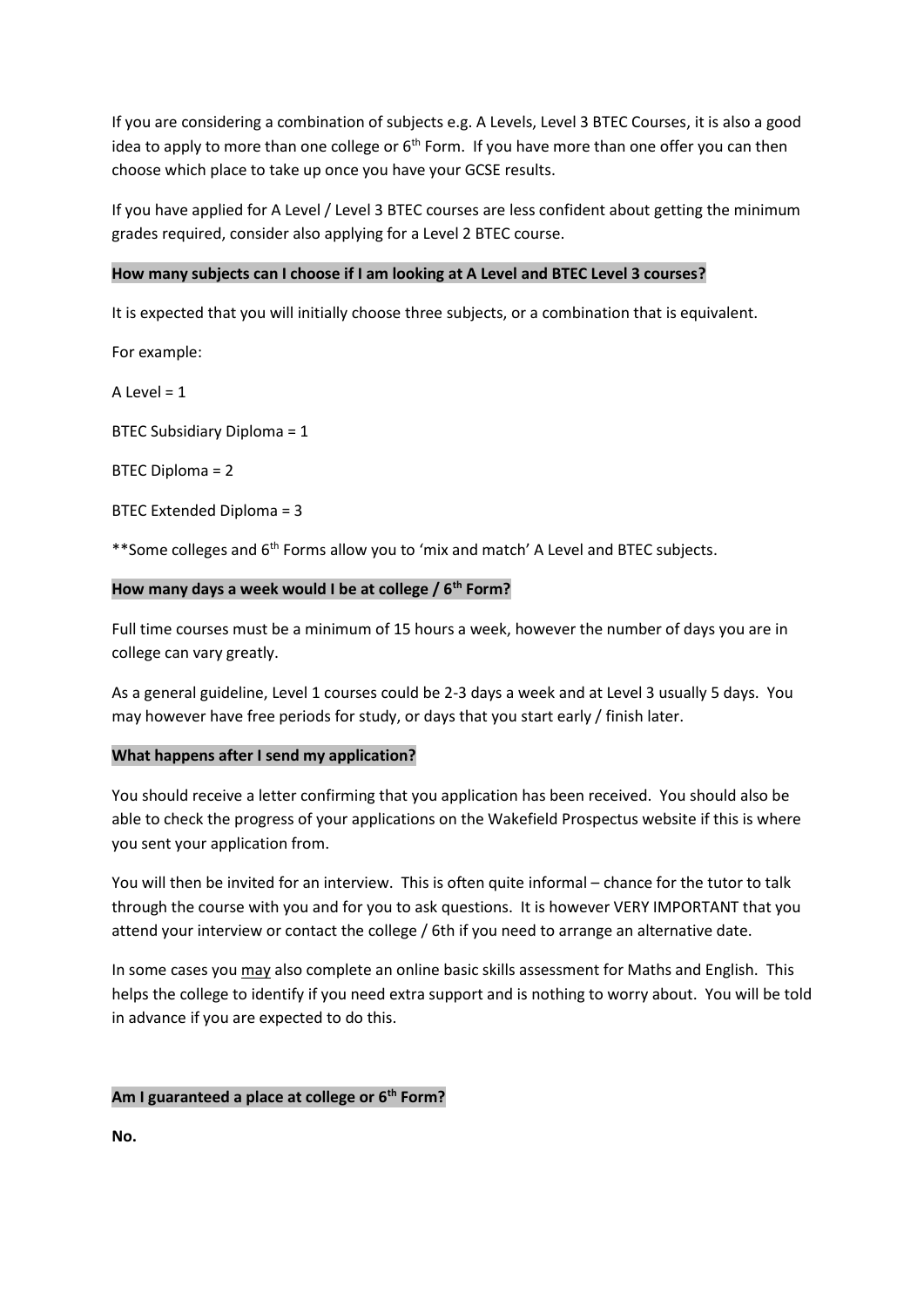Though college can accommodate many of the students that apply places are limited on each course. If you are offered a place on a college course or 6<sup>th</sup> Form this is likely to be a conditional offer based on achieving the grades needed for the course. They may also contact your school for a reference. This will include comments on your attendance and behaviour so ensure that you give your teachers lots to be positive about!

Some colleges and  $6<sup>th</sup>$  Forms have a deadline for applications. After this date, they may take no further applications or add you to a waiting list (In this case you may be offered a place only if the course is not full).

### **What grades do I need to get into college / 6th Form?**

It is important that you check the entry requirements for the course you are applying for on UCAS. Here are some GENERAL guidelines:

Level 3 Courses (e.g. A Level, BTEC Extended Diploma) : Five GCSE's Grade 4 or above inc. Maths and English

*\*Most A Level's have specific GCSE grade entry requirements for each subject.*

Level 2 Courses (e.g. BTEC Level 2 Diploma) : Four or five GCSE's at Grade 3 minimum inc. Maths and English

Level 1 Courses (e.g. BTEC Foundation Diploma) : Three GCSE's grade 1 or above inc. Maths and English

### **Can I get any money to help with costs at 6th form or college?**

Yes, if you are eligible

You can apply for the 16-18 Bursary, which is money to help pay for cost such as bus fares, kit / uniform and residential trips.

You may be eligible if your family household income is below a certain level. Check with the college /  $6<sup>th</sup>$  Form you are applying to, as the household income rules vary.

If you have been entitled to free school meals at school, this continues when you go to college.

If you are in care, receiving income support or are a lone parent speak to your college or  $6<sup>th</sup>$  form as there is a separate bursary payment for this.

### **I am not interested in going to college, I just want to get a job. Can I do this?**

Raising the Participation introduced by the government in 2013 means that school leavers are required to stay in education or training until age 18. This means that alongside a job you should be working towards further qualifications. You will be able to do this if you are in an apprenticeship or studying part time alongside another job.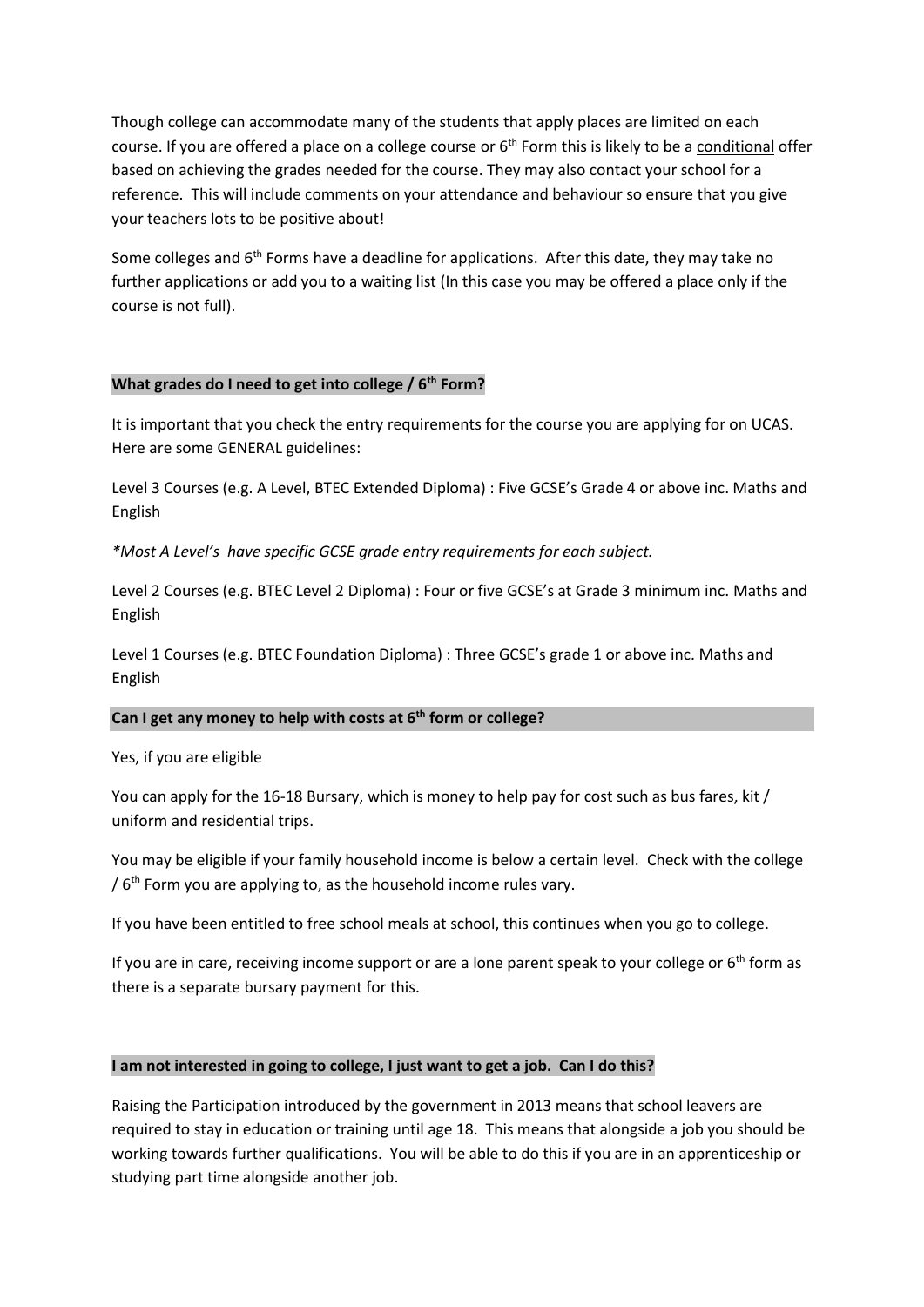# **I don't want to be in a classroom, I would rather just do something practical. What are my options?**

Many courses at college are very different from school and are much more practical and 'hands on'. There are other options open to you as well, through local training providers such as:

- Learning Curve: military preparation courses, fitness and team building for the Armed Forces.
- Aspire2B qualifications in Health and Social Care & Public Services.

*See your Careers Adviser for more information these courses.*

### **I would like an apprenticeship but am not sure how to get one. What do I do next?**

Apprenticeships are a great way to get into work and learn on the job. New Higher and Degree apprenticeships mean that it is possible at age 18, to gain university level qualifications through a combination of studying and working. You may not get the first apprenticeship that you apply for so you need to be prepared to make several applications for different opportunities and attend interviews and selection days.

Apprenticeships are advertised all year round, but companies wishing to take on school leavers often start to advertise their positions early spring time. Some larger companies start even earlier e.g. December - January.

To find out more about apprenticeships take a look at the National Apprenticeship Site www.apprenticeships.gov.uk. Here you can see current 'live' vacancies under 'Find an Apprenticeship'.

Some companies advertise their apprenticeships on other job websites e.g. Indeed www.indeed.co.uk

Many businesses also advertise through their own websites. Take a look at the Jobs, Careers or Recruitment areas. They may have social media pages which you can follow to get updates on jobs coming up.

To increase your chances of finding an apprenticeship, contact some businesses direct to find out if they may take on an apprentice. You may be asked to send a copy of your CV to the manager or person in charge of recruitment.

Also tell your friends and family that you are looking for an apprenticeship. They may have some contacts who can help you!

**IMPORTANT: Even if doing an apprenticeship is your first choice it is a good idea to have a back-up option and apply to a college or 6th form as well.**

**What grades do I need to do an apprenticeship?**